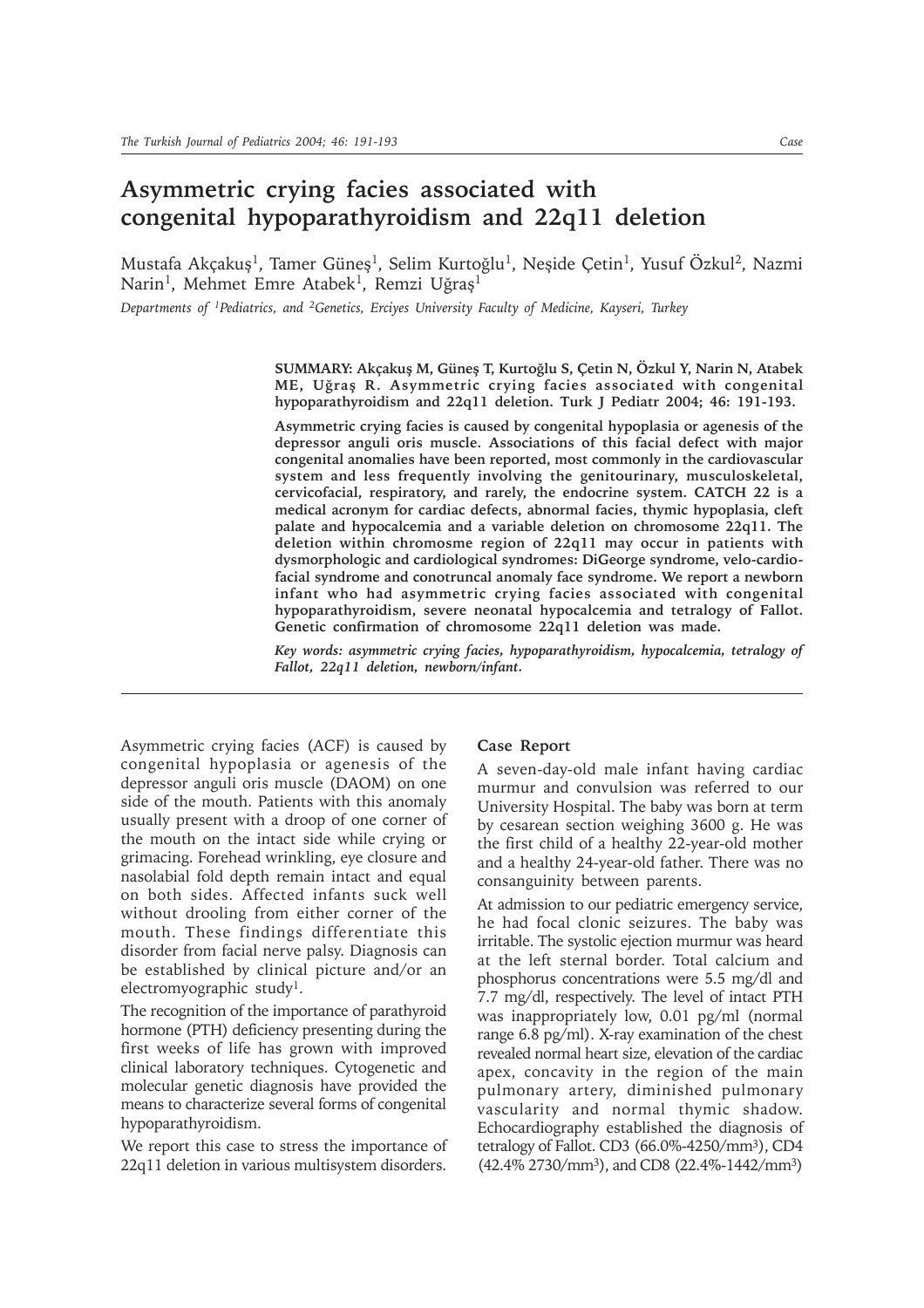T-cell counts were normal. Fluorescent in situ hybridization testing provided genetic confirmation of chromosome 22q11 deletion.

Other laboratory investigations including hemoglobin, hematocrit, acid-base values, glucose, electrolytes, urea, creatinine, SGOT, SGPT, magnesium, total protein, albumin and urine analysis were normal.

After initial treatment with intravenous infections of 8 ml of a 10% solution of calcium gluconate at the rate of 1 ml/min, we started 50,000 IU vitamin  $D_2$  and oral calcium gluconate (75 mg Ca/kg) divided into six feedings. With this therapy, the calcium concentration increased to 9.6 mg/dl and the phosphorus concentration. Decreased to 5.8 mg/dl.

After cessation of seizure activity, asymmetric crying facies was detected. The left corner of the mouth drew left and downward while the right moved little or not at all. Palpable thinning of the right lower lip near its left margin was noted (Figs. 1, 2). Electromyographic examination of the right depressor anguli oris muscle showed diminished motor unit activity.

## **Discussion**

Congenital hypoplasia or absence of the AO is a minor congenital anomaly causing ACF. This anomaly is easily recognizable clinically in newborns when crying but becomes less obvious with increasing age as smiling and functions of the risorius and other facial muscles dominate the child's facial expressions. It must be distinguished from facial palsies of traumatic and central origin<sup>1</sup>. In 1969, Cayler<sup>2</sup> reported an association between hypoplasia of the DAOM and congenital heart diseases and coined the term "cardiofacial syndrome". The interesting aspect of this abnormality lies in the frequently associated abnormalities. Cardiac, urogenital, musculoskeletal, respiratory, cervicofacial and endocrine defects have been described in cases with ACF. Therefore it is suggested that ACF can be used as an index of other congenital malformations3.

Hypoparathyroidism is a rare cause of hypocalcemia in the newborn period. Other biochemical findings include hyperphosphatemia, hypomagnesemia, and a normal or low alkaline



**Fig. 1.** Picture of the baby, showing symmetrical face at rest (25-days-old).



**Fig. 2.** On crying, the mouth was pulled down and to the left due to hypoplasia of the depressor anguli oris muscle.